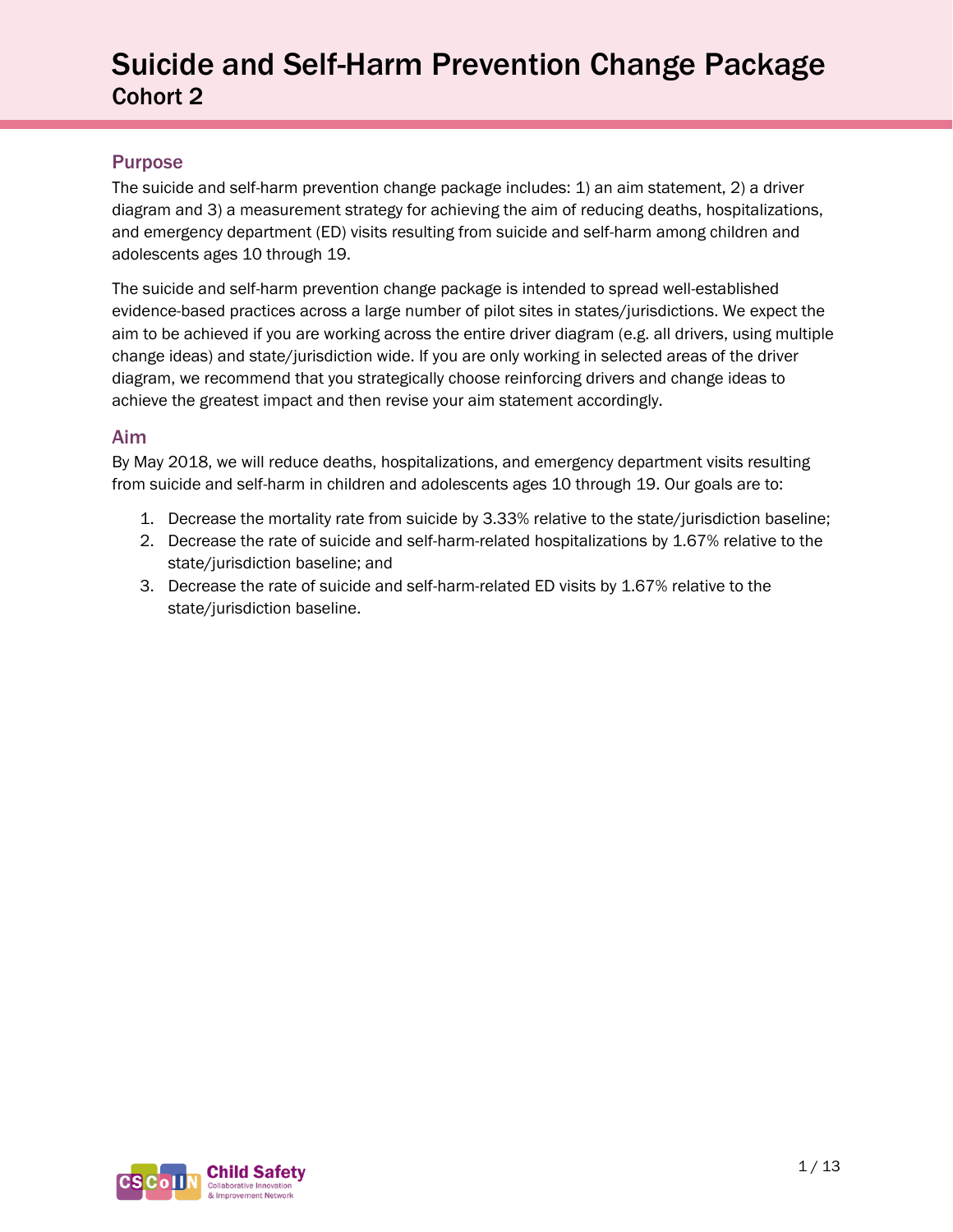#### Driver Diagram

| <b>Primary Driver</b>                                                                  | <b>Secondary Driver</b>                                                                                                                                             | <b>Change Ideas</b>                                                                                                                                                                                                                                                                                                                                                                                                                                                                                                                                                                                                                                                                                                                                                                                                                                                                                                             | <b>Recommended</b><br><b>Measures</b> |
|----------------------------------------------------------------------------------------|---------------------------------------------------------------------------------------------------------------------------------------------------------------------|---------------------------------------------------------------------------------------------------------------------------------------------------------------------------------------------------------------------------------------------------------------------------------------------------------------------------------------------------------------------------------------------------------------------------------------------------------------------------------------------------------------------------------------------------------------------------------------------------------------------------------------------------------------------------------------------------------------------------------------------------------------------------------------------------------------------------------------------------------------------------------------------------------------------------------|---------------------------------------|
| <b>PD1:</b><br>Societal level<br>Coordinated<br>health care<br>systems and<br>services | <b>SD1:</b><br>Multi-stakeholder<br>dialogue and<br>partnerships                                                                                                    | 1. Establish dialogue and partnerships among suicide prevention programs and<br>mental health services and systems, substance abuse services and systems<br>(including the treatment of both alcohol and drug dependence), and chronic<br>disease programs and services, schools and local government agencies<br>2. Develop collaborations between emergency departments and other health care<br>providers (e.g., health and mental health centers) to ensure rapid follow up after<br>discharge and to provide alternatives to emergency department care and<br>hospitalization when appropriate<br>3. Identify, coordinate, monitor and report on strategies implemented by multi-<br>sector partners (e.g., CDC State Level Implementation of the Essentials for<br>Childhood Framework)                                                                                                                                   | 1, 6                                  |
|                                                                                        | <b>SD2:</b><br>Cross-sector goals<br>and processes<br>supporting the whole<br>person, early<br>identification of<br>suicide risk, and<br>improved access to<br>care | 1. Develop and implement protocols to enable schools, programs, and care<br>providers to communicate and collaborate in the identification, referral,<br>management, and follow up of suicide risk<br>2. Support the adoption of quality measures or performance goals specifically<br>related to suicide prevention by substance abuse programs and services and by<br>chronic disease programs and services<br>3. With the patient's/client's permission, share information among care providers<br>to improve care coordination and collaborative management of suicide risk<br>4. Develop and implement standard guidelines for assessing suicide risk and<br>referral processes for children and adolescents receiving care and screenings in<br>all settings<br>5. Develop and implement a standardized scene investigation inventory or checklist<br>to assist in conducting multidisciplinary reviews of suicide deaths | 1, 2, 3, 4, 5                         |

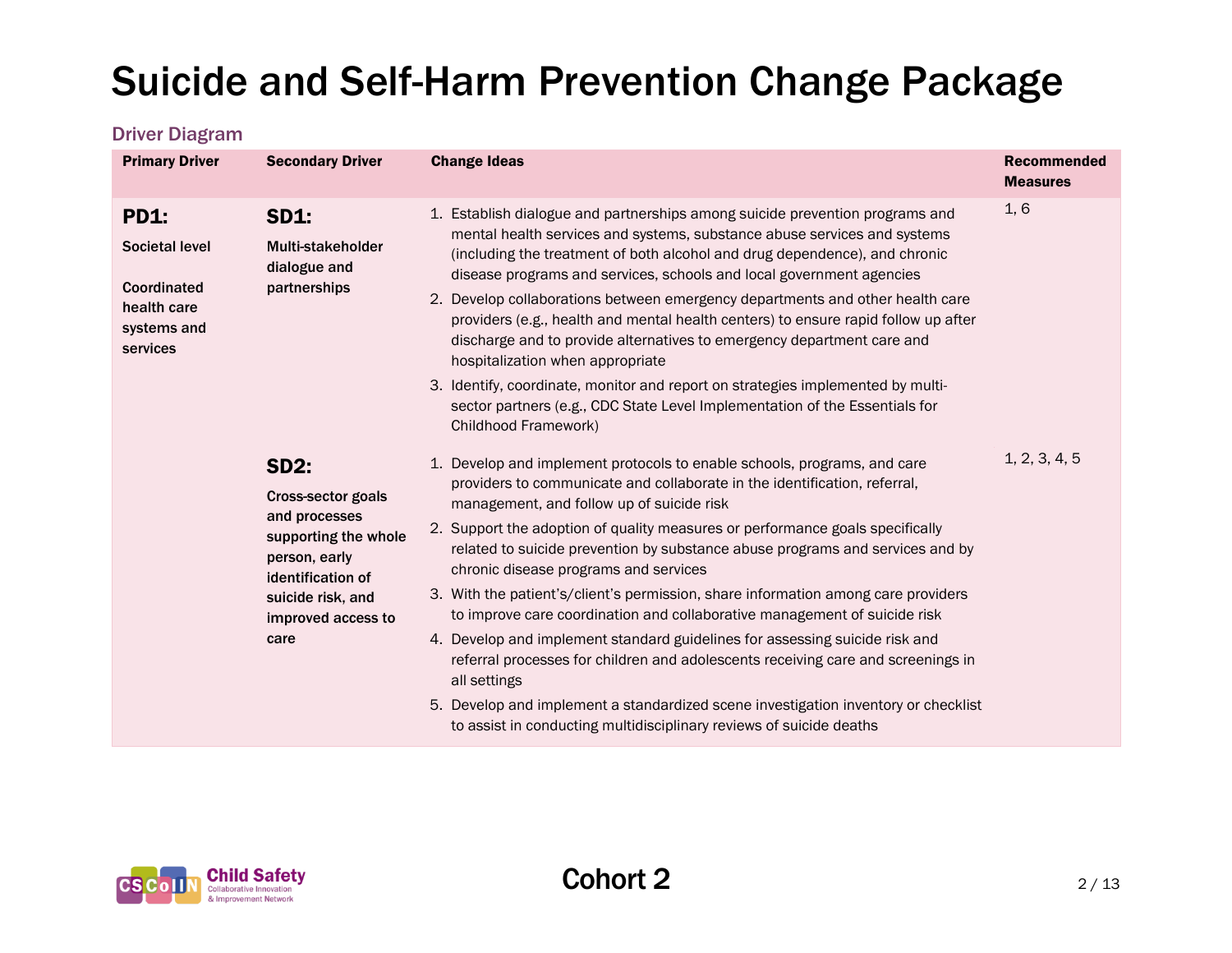| <b>Primary Driver</b><br><b>Secondary Driver</b>                              |                                                                                                                                                                                  | <b>Change Ideas</b>                                                                                                                                                                                                                                                     | <b>Recommended</b><br><b>Measures</b> |
|-------------------------------------------------------------------------------|----------------------------------------------------------------------------------------------------------------------------------------------------------------------------------|-------------------------------------------------------------------------------------------------------------------------------------------------------------------------------------------------------------------------------------------------------------------------|---------------------------------------|
| <b>PD2:</b><br>Organizational                                                 | <b>SD1:</b><br><b>Health and social</b><br>service professionals<br>trained in prevention,<br>early identification,<br>referral, treatment,<br>and management of<br>suicide risk | 1. Train pediatricians, dentists, nurse home visitors, and community health workers<br>in the identification and reporting of child maltreatment                                                                                                                        | 1, 2, 4, 5, 10,<br>11, 12, 15         |
| level<br>Organizational<br>policies and                                       |                                                                                                                                                                                  | 2. Train pediatricians, family practitioners, home visitors, EMS, ED staff, substance<br>use treatment providers, chronic disease providers, and community and<br>behavioral health workers on referral processes (e.g. warm hand off to another<br>professional, etc.) |                                       |
| procedures ensure<br>a knowledgeable<br>workforce and use<br>of best evidence |                                                                                                                                                                                  | 3. Train pediatricians, family practitioners, home visitors, EMS, ED staff, substance<br>use treatment providers, chronic disease providers and community and<br>behavioral health workers on evidence-based assessment of mental health<br>problems and suicide risk   |                                       |
| to prevent suicide<br>and self-harm                                           |                                                                                                                                                                                  | 4. Train mental health and medical professionals on evidence-based treatment of<br>suicide risk                                                                                                                                                                         |                                       |
|                                                                               |                                                                                                                                                                                  | 5. Train pediatricians and family practitioners to provide care coordination,<br>continuous care, monitoring, and follow up                                                                                                                                             |                                       |
|                                                                               | <b>SD2:</b><br><b>Health and social</b><br>service professionals<br>follow evidence-<br>based suicide<br>prevention and self-<br>harm prevention<br>practices and<br>protocols   | 1. Incorporate screening for suicide risk into mental health and depression<br>screenings for children and adolescents                                                                                                                                                  | 6, 13, 14                             |
|                                                                               |                                                                                                                                                                                  | 2. Screen and refer children and adolescents for trauma exposure and related<br>symptoms                                                                                                                                                                                |                                       |
|                                                                               |                                                                                                                                                                                  | 3. Pediatricians and family practitioners provide anticipatory guidance on reducing<br>access to lethal means in the home                                                                                                                                               |                                       |
|                                                                               |                                                                                                                                                                                  | 4. Pediatricians and family practitioners provide information on crisis response<br>services such as the national life line                                                                                                                                             |                                       |
|                                                                               | <b>SD3:</b>                                                                                                                                                                      | 1. Increase use of new and emerging technologies, such as telemedicine                                                                                                                                                                                                  | 4, 5, 9,                              |
|                                                                               | Increased access to<br>services and                                                                                                                                              | 2. Increase the availability of chat and text lines to connect rural and frontier<br>children and adolescents who are at risk of suicide to sources of care                                                                                                             |                                       |
|                                                                               | programs                                                                                                                                                                         | 3. Increase the number of family, youth, and community service providers and<br>organizations that are providing evidence-based suicide prevention programs                                                                                                             |                                       |

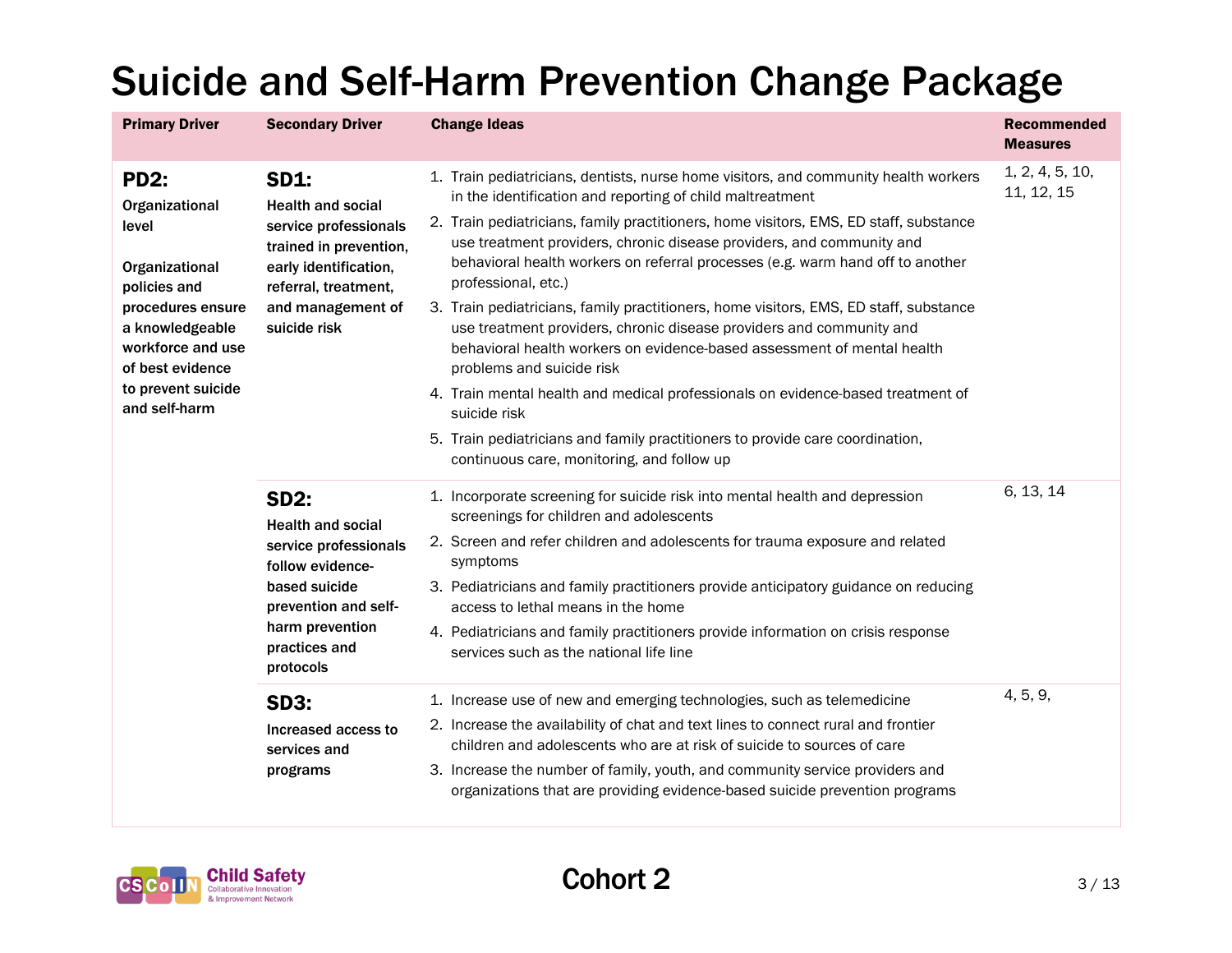| <b>Primary Driver</b>                                                                                                                                                                                                   | <b>Secondary Driver</b>                                                                                         | <b>Change Ideas</b>                                                                                                                                                                                                                                                                                                                                                                                                                                                                                                                                                                                                                                                                                                                                                                                                                    | <b>Recommended</b><br><b>Measures</b> |
|-------------------------------------------------------------------------------------------------------------------------------------------------------------------------------------------------------------------------|-----------------------------------------------------------------------------------------------------------------|----------------------------------------------------------------------------------------------------------------------------------------------------------------------------------------------------------------------------------------------------------------------------------------------------------------------------------------------------------------------------------------------------------------------------------------------------------------------------------------------------------------------------------------------------------------------------------------------------------------------------------------------------------------------------------------------------------------------------------------------------------------------------------------------------------------------------------------|---------------------------------------|
| <b>PD3:</b><br>Relational/<br><b>Individual level</b><br><b>Increased life</b><br>skills and<br>resiliency and<br>reduced exposure<br>to violence,<br>trauma, and<br>adverse childhood<br>experiences<br>among children | <b>SD1:</b><br>Safe, stable, and<br>nurturing<br>relationships and<br>environments for<br>children and families | 1. Train family, peers, and community members on evidence-based early<br>identification of mental health problems and suicide risk (e.g. gatekeeper<br>training programs)<br>2. Train family, peers, and community members on referral processes (e.g. warm<br>hand off to another professional, etc.)<br>3. Increase reach of evidence-based home visiting programs that provide training in<br>infant care giving, positive reinforcement techniques, and non-violence discipline<br>methods<br>4. Build parenting skills through evidence-based programs, such as Triple P Positive<br>Parenting Program and Incredible Years<br>5. Provide families with resources about adverse childhood experiences (ACES),<br>including prevention and seeking help                                                                            | 4, 7, 8, 14                           |
| and adolescents                                                                                                                                                                                                         | <b>SD2:</b><br>Youth trained in SEL,<br>suicide and self-harm<br>prevention, and help<br>seeking                | 1. Develop youth social and emotional skills through participation in evidence-<br>based programs and curricula, such as the Good Behavior Game, Coping and<br>Support Training (CAST curriculum), and Positive Behavior Interventions and<br>Supports (PBIS)<br>2. Develop youth help seeking skills through participation in evidence-based<br>curricula, such as the Lifelines curriculum and the LEADS for Youth curriculum<br>3. Develop a sense of belonging and connectedness among youth through<br>participation in evidence-based curricula, such as Partnerships in Education and<br>Resilience (PEAR)<br>4. Educate youth on suicide prevention through participation in evidence-based<br>multi-component suicide prevention programs, such as Sources of Strength and<br>the Model Adolescent Suicide Prevention Program | 9                                     |

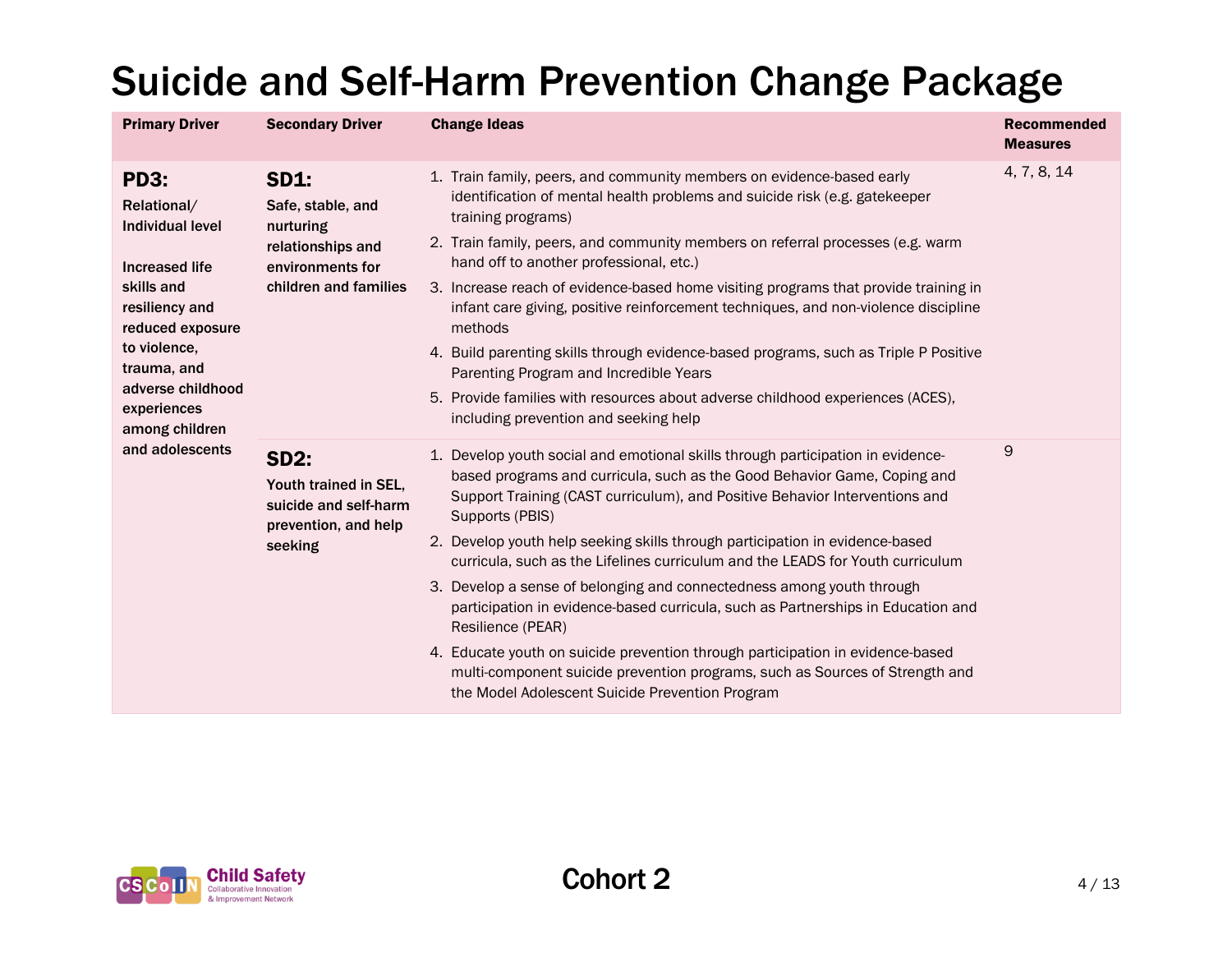#### Measurement Strategy

Select the measures that will give you the best indication of signals of improvement from working on your drivers and change ideas. Your state/jurisdiction is encouraged to choose up to 5 - 7 (or more if needed) measures. More than one change idea may be necessary to move a given measure. We encourage all CS CoIIN states/jurisdictions to report on the 3 state/jurisdiction outcome measures, monthly or quarterly, and to explore the ability to collect data that is more current.

Note: The measurement strategy does not include a specific measure for each change idea. When selecting measures, consider the set of change ideas that will be necessary to move a measure. This may include change ideas that don't have a "recommended measure" listed in the driver diagram. If you opt to add a measure or would like guidance on selecting measures, please contact CSN for technical assistance.

| State/Jurisdiction<br><b>Outcome Measures</b>                                                                                                          | <b>Process Measures</b>                                                                                                                                                                                                                                                                                                                                                                                                                                                                                                                                                                                                                                                                                                                                                                                                                                                                                                                                                                                                                                                                                                                                                                                                                                                                                                                                                                                                                                                                                                                                                                                                                                                |
|--------------------------------------------------------------------------------------------------------------------------------------------------------|------------------------------------------------------------------------------------------------------------------------------------------------------------------------------------------------------------------------------------------------------------------------------------------------------------------------------------------------------------------------------------------------------------------------------------------------------------------------------------------------------------------------------------------------------------------------------------------------------------------------------------------------------------------------------------------------------------------------------------------------------------------------------------------------------------------------------------------------------------------------------------------------------------------------------------------------------------------------------------------------------------------------------------------------------------------------------------------------------------------------------------------------------------------------------------------------------------------------------------------------------------------------------------------------------------------------------------------------------------------------------------------------------------------------------------------------------------------------------------------------------------------------------------------------------------------------------------------------------------------------------------------------------------------------|
| • Rate of suicide<br>• Rate of suicide and<br>self-harm-related<br>hospitalizations<br>$\bullet$ Rate of suicide and<br>self-harm-related ED<br>visits | Percent of sites implementing protocols enabling care providers to communicate/collaborate in the management of<br>1.<br>suicide risk<br>Percent of sites implementing guidelines for assessing suicide risk<br>2.<br>Percent of sites implementing a standardized scene investigation inventory or checklist<br>3.<br>Percent of screened children/adolescents identified as being at risk for suicide who receive a referral<br>4.<br>Percent of identified at risk children and adolescents whose referral results in an appointment with a care provider<br>5.<br>Percent of health care sites incorporating suicide screening with mental health and depression screening<br>6.<br>Percent of sites implementing evidence-based parenting programs<br>7.<br>8.<br>Percent of parents and caregivers who participate in an evidence-based parenting program<br>Percent of schools and organizations implementing evidence-based suicide prevention and SEL programs and<br>9.<br>curricula<br>10. Percent of mental health, substance abuse, and chronic disease providers trained on the assessment of suicide risk<br>11. Percent of health and social service professionals trained in identification and referral of mental health problems and<br>suicide risk<br>12. Number of organizations that offer training in EB treatment modalities for suicide and self-harm<br>13. Percent of children and adolescents screened for trauma exposure<br>14. Percent of parents and caregivers receiving information on adverse childhood experiences<br>15. Percent of providers who are trained in evidence-based clinical evaluation and treatment of suicidality |
|                                                                                                                                                        |                                                                                                                                                                                                                                                                                                                                                                                                                                                                                                                                                                                                                                                                                                                                                                                                                                                                                                                                                                                                                                                                                                                                                                                                                                                                                                                                                                                                                                                                                                                                                                                                                                                                        |

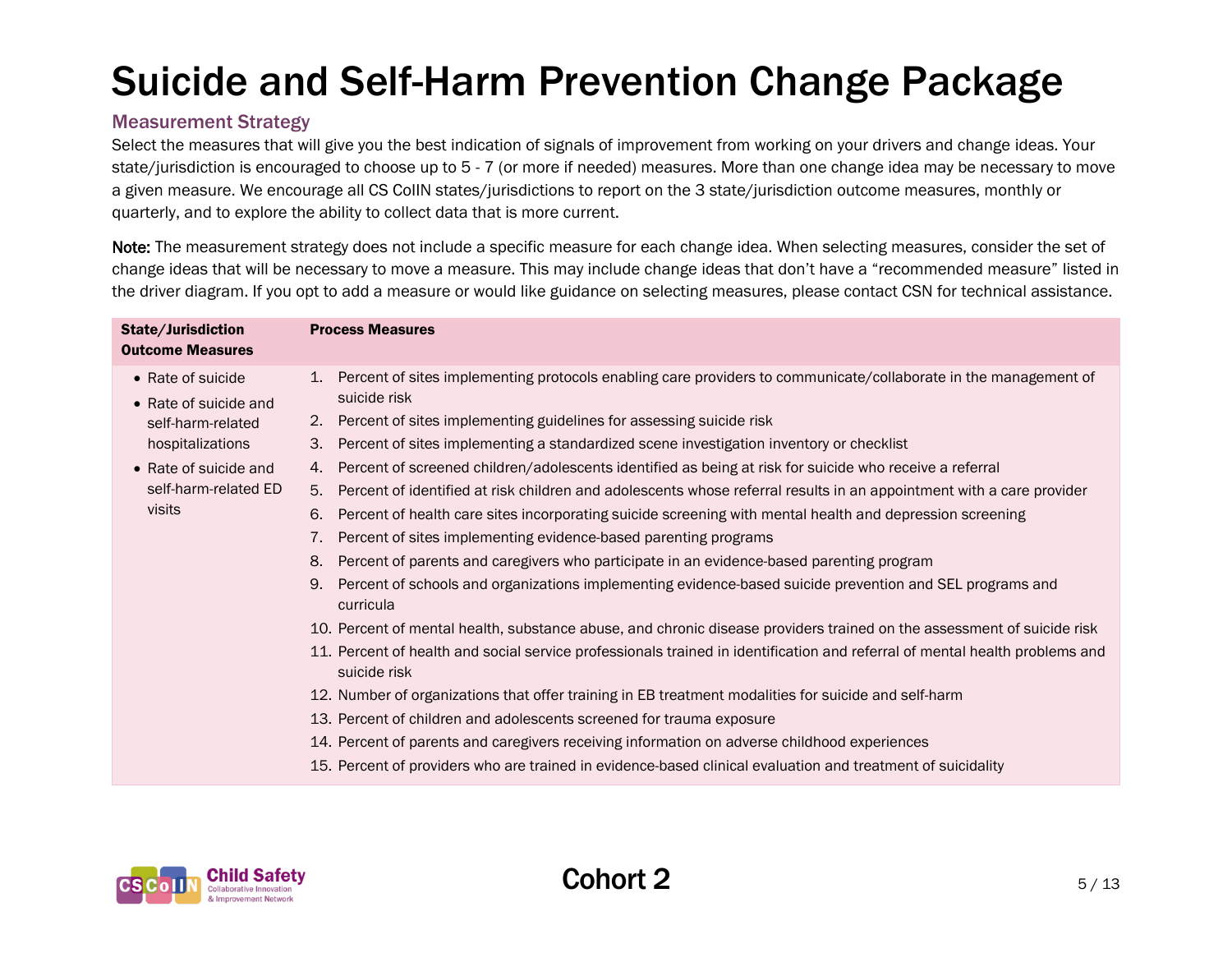#### State/Jurisdiction Outcome Measures

| <b>Measure</b>                                             | <b>Numerator</b>                                                                                                             | <b>Denominator</b>                                                                           | <b>Data Collection Methods</b>                                                                                       | <b>Reporting Frequency</b>                                                                |
|------------------------------------------------------------|------------------------------------------------------------------------------------------------------------------------------|----------------------------------------------------------------------------------------------|----------------------------------------------------------------------------------------------------------------------|-------------------------------------------------------------------------------------------|
| Rate of suicide                                            | Total number of suicides<br>among children and<br>adolescents ages 10 through<br>19.                                         | Population of children and<br>adolescents ages 10<br>through 19 over the same<br>time period | Work with state<br>epidemiologist, using the<br>Suicide and Self-Harm<br><b>Prevention Outcome Data</b><br>Worksheet | Monthly or Quarterly<br>depending upon what is<br>feasible for your<br>state/jurisdiction |
| Rate of suicide and self-<br>harm-related hospitalizations | Total number of suicide and<br>self-harm-related<br>hospitalizations among<br>children and adolescents<br>ages 10 through 19 | Population of children and<br>adolescents ages 10<br>through 19 over the same<br>time period | Work with state<br>epidemiologist, using the<br>Suicide and Self-Harm<br><b>Prevention Outcome Data</b><br>Worksheet | Monthly or Quarterly<br>depending upon what is<br>feasible for your<br>state/jurisdiction |
| Rate of suicide and self-<br>harm-related ED visits        | Total number of suicide and<br>self-harm-related ED visits<br>among children and<br>adolescents ages 10 through<br>19        | Population of children and<br>adolescents ages 10<br>through 19 over the same<br>time period | Work with state<br>epidemiologist, using the<br>Suicide and Self-Harm<br><b>Prevention Outcome Data</b><br>Worksheet | Monthly or Quarterly<br>depending upon what is<br>feasible for your<br>state/jurisdiction |

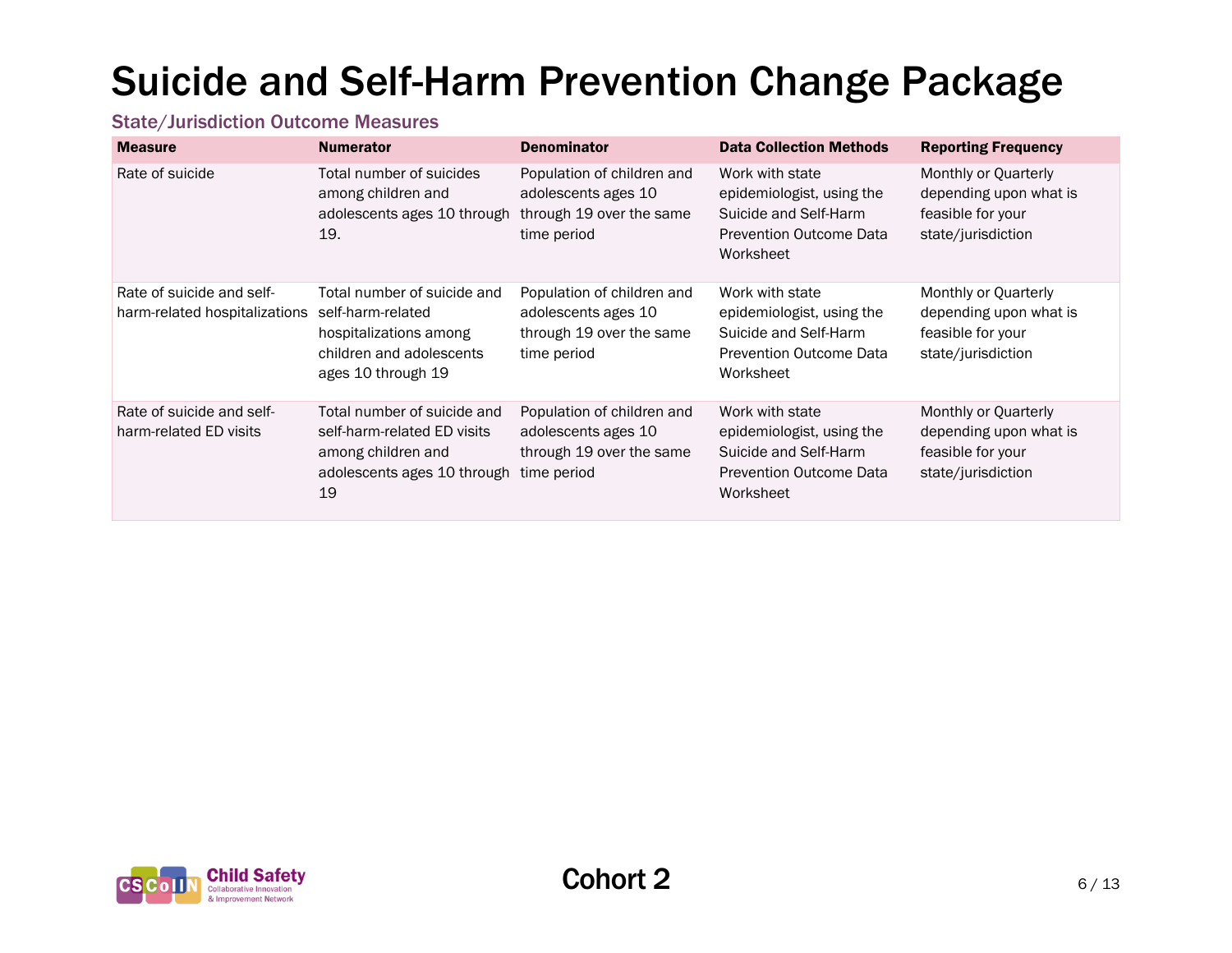#### Process Measures

Note: Review the data collection column for guidance on operationalizing process measures. You may need to conduct assessments or administer questionnaires to determine your population of interest.

| <b>Measure</b> |                                                                                                                                                              | <b>Numerator</b>                                                                                                                                                                                                                           | <b>Data Collection</b>                                                                                                                                                                                                                                                                                                                                                                                                                                                                                                                          | <b>Reporting Frequency</b> |
|----------------|--------------------------------------------------------------------------------------------------------------------------------------------------------------|--------------------------------------------------------------------------------------------------------------------------------------------------------------------------------------------------------------------------------------------|-------------------------------------------------------------------------------------------------------------------------------------------------------------------------------------------------------------------------------------------------------------------------------------------------------------------------------------------------------------------------------------------------------------------------------------------------------------------------------------------------------------------------------------------------|----------------------------|
| 1.             | <b>Percent of sites</b><br>implementing<br>protocols<br>enabling care<br>providers to<br>communicate/<br>collaborate in the<br>management of<br>suicide risk | <b>Numerator:</b> Aggregate # sites<br>implementing protocols enabling<br>care providers to<br>communicate/collaborate in the<br>management of suicide risk<br><b>Denominator: Total number of</b><br>sites in the population of interest. | Define the population of interest (e.g. health care sites,<br>behavioral health sites, substance abuse prevention programs,<br>chronic disease programs, schools).<br>Define "implementing protocols."<br>Track the aggregate number of health/behavioral health sites in<br>the population of interest implementing protocols enabling care<br>providers to communicate/collaborate in the management of<br>suicide risk.<br>Additional data you may find useful to track: Type of site(s);<br>number of each type of site; copy of protocols. | Monthly                    |
| 2.             | <b>Percent of sites</b><br>implementing<br>guidelines for<br>assessing suicide<br>risk                                                                       | Numerator: Aggregate number of<br>sites implementing guidelines for<br>assessing suicide risk<br><b>Denominator: Total number of</b><br>sites in the population of interest                                                                | Define the population of interest.<br>Define "implementing guidelines."<br>Track the aggregate number of sites in the population of interest<br>implementing guidelines for assessing suicide risk.<br>Additional data you may find useful to track: Type of site(s);<br>number of each type of site; copy of guidelines.                                                                                                                                                                                                                       | Monthly                    |
| 3.             | <b>Percent of sites</b><br>implementing a<br>standardized<br>scene<br>investigation<br>inventory or<br>checklist                                             | Numerator: Aggregate number of<br>sites implementing a<br>standardized scene investigation<br>inventory or checklist<br><b>Denominator: Total number of</b><br>sites in the population of interest                                         | Define the population of interest.<br>Track the aggregate number of sites in the population of interest<br>implementing a standardized scene investigation inventory or<br>checklist.<br>Additional data you may find useful to track: Type of site(s);<br>number of each type of site; copy of scene investigation<br>inventory or checklist.                                                                                                                                                                                                  | Monthly                    |

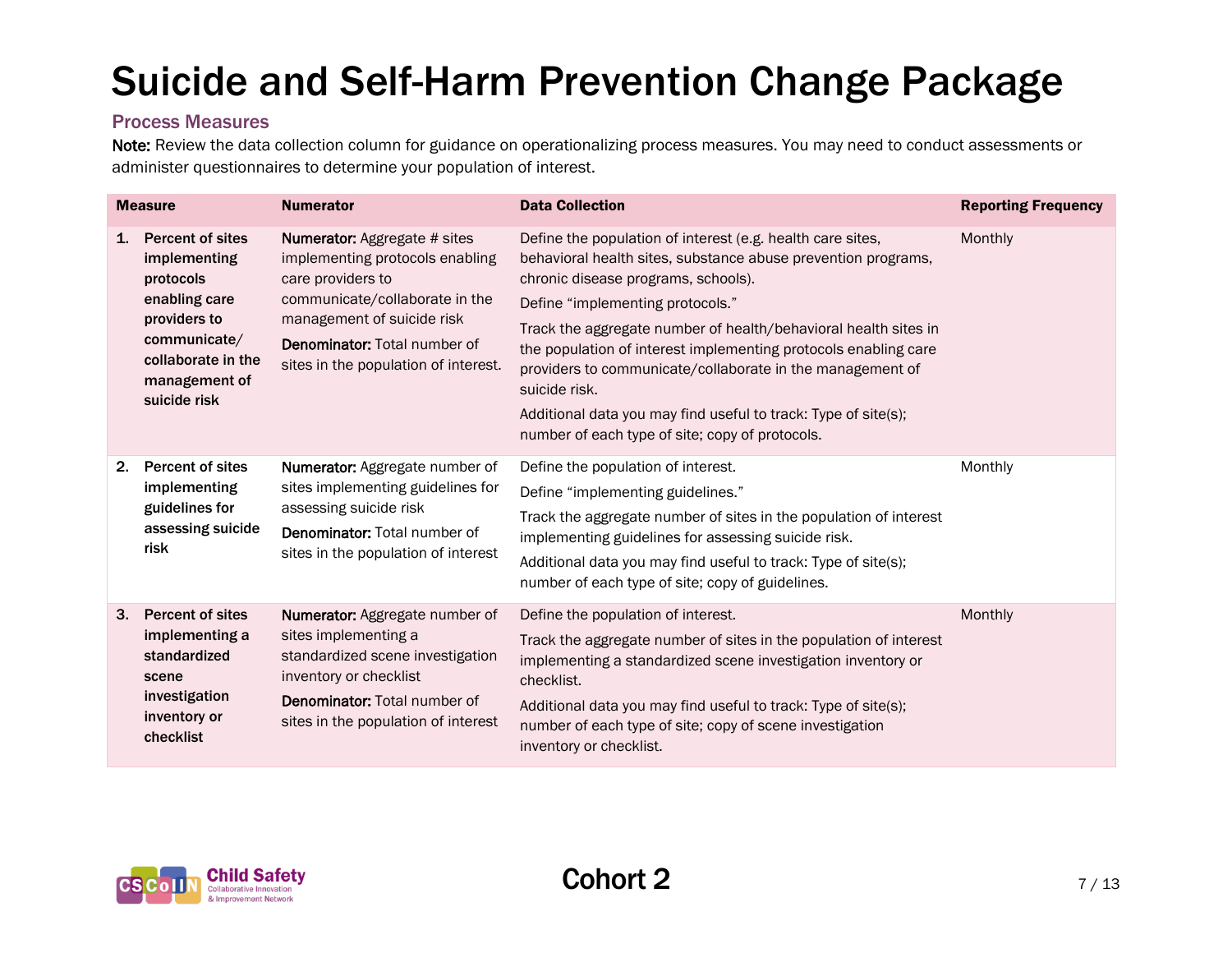|    | <b>Measure</b>                                                                                                                            | <b>Numerator</b>                                                                                                                                                                                                                                                                                      | <b>Data Collection</b>                                                                                                                                                                                                                                                                                                                                                                                                                                                                                                                                                                                                                                                                                        | <b>Reporting Frequency</b> |
|----|-------------------------------------------------------------------------------------------------------------------------------------------|-------------------------------------------------------------------------------------------------------------------------------------------------------------------------------------------------------------------------------------------------------------------------------------------------------|---------------------------------------------------------------------------------------------------------------------------------------------------------------------------------------------------------------------------------------------------------------------------------------------------------------------------------------------------------------------------------------------------------------------------------------------------------------------------------------------------------------------------------------------------------------------------------------------------------------------------------------------------------------------------------------------------------------|----------------------------|
| 4. | Percent of<br>screened youth<br>identified as<br>being at risk for<br>suicide who<br>receive a referral                                   | Numerator: Aggregate number of<br>screened youth identified as<br>being at risk for suicide who<br>receive a referral<br><b>Denominator: Total number of</b><br>screened youth in the population<br>of interest identified at risk for<br>suicide through a screening<br>process                      | Define the population of interest.<br>Track the aggregate number of children/adolescents in the<br>population of interest, identified as being at risk for suicide, who<br>receive a referral.<br>Additional data you may find useful to track: Number of children<br>and adolescents ages 10 through 19 seen at site in the last<br>month (unduplicated visits); number of children and adolescents<br>ages 10 through 19 screened and identified as being at risk for<br>suicide; number of children and adolescents ages 10 through<br>19 who received a clinical evaluation and treatment; average<br>time between identification and screening; average time<br>between screening positive and referral. | Monthly                    |
| 5. | Percent of<br>identified at risk<br>children and<br>adolescents<br>whose referral<br>results in an<br>appointment with<br>a care provider | <b>Numerator:</b> Aggregate number of<br>identified at risk children and<br>adolescents whose referral<br>results in an appointment with a<br>care provider<br><b>Denominator: Total number of</b><br>identified at risk children and<br>adolescents with a referral in the<br>population of interest | Define the population of interest.<br>Track the aggregate number of identified at risk children and<br>adolescents in the population of interest whose referral results<br>in an appointment with a care provider.<br>Additional data you may find useful to track: Average number of<br>days between referral and appointment with a care provider.                                                                                                                                                                                                                                                                                                                                                          | Monthly                    |
| 6. | Percent of health<br>care sites<br>incorporating<br>suicide screening<br>with mental<br>health and<br>depression<br>screening             | Numerator: Aggregate number of<br>health care sites incorporating<br>suicide screening with mental<br>health and depression screening<br><b>Denominator: Total number of</b><br>health care sites in the<br>population of interest                                                                    | Define the population of interest.<br>Track the aggregate number of health care sites in the<br>population of interest incorporating suicide screening with<br>mental health and depression screening.<br>Additional data you may find useful to track: Type of health care<br>site(s); copy of screening protocol for each site.                                                                                                                                                                                                                                                                                                                                                                             | Monthly                    |

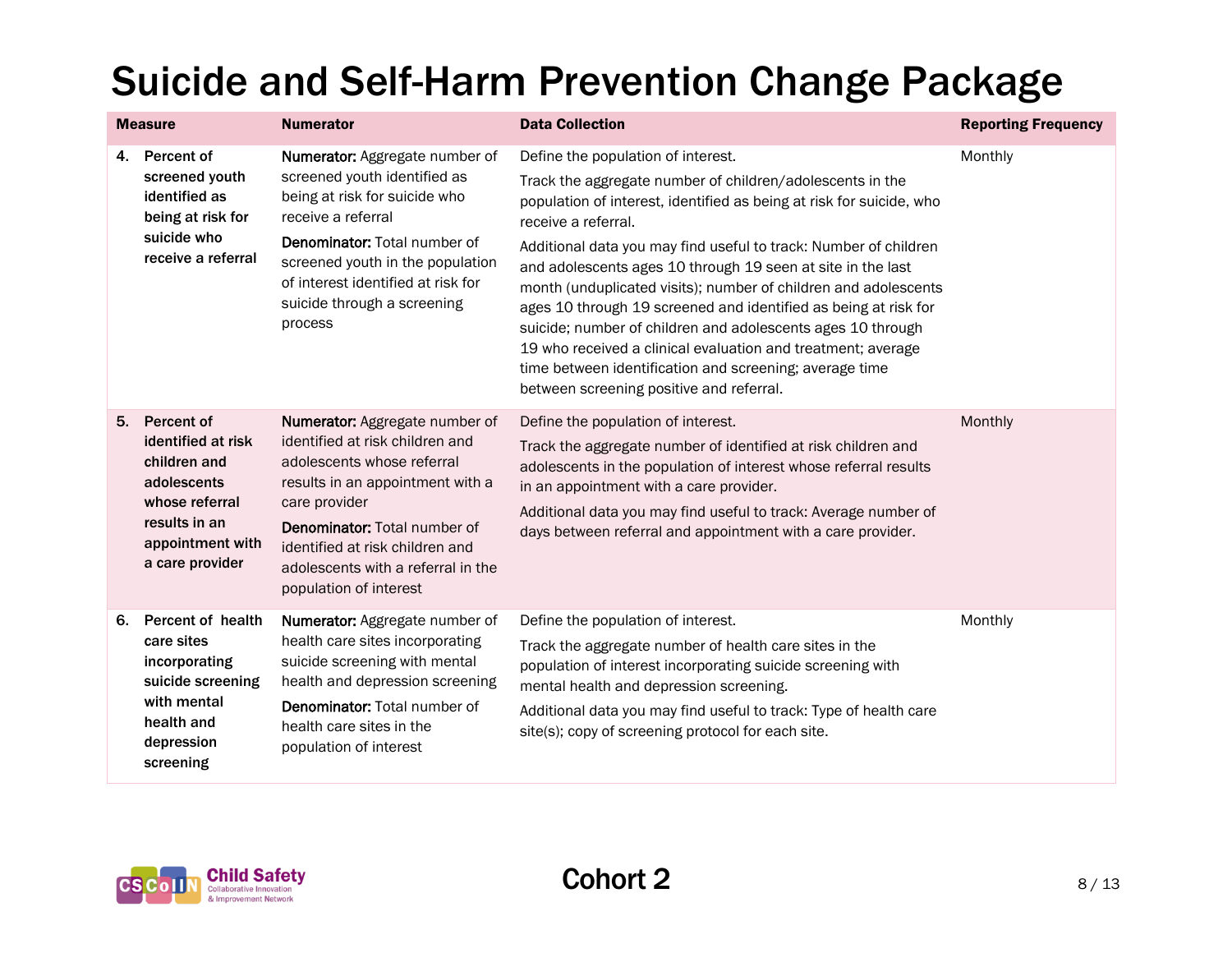|    | <b>Measure</b>                                                                                                                                    | <b>Numerator</b>                                                                                                                                                                                                                                                                               | <b>Data Collection</b>                                                                                                                                                                                                                                                                                                                                                                                                                                                                    | <b>Reporting Frequency</b> |
|----|---------------------------------------------------------------------------------------------------------------------------------------------------|------------------------------------------------------------------------------------------------------------------------------------------------------------------------------------------------------------------------------------------------------------------------------------------------|-------------------------------------------------------------------------------------------------------------------------------------------------------------------------------------------------------------------------------------------------------------------------------------------------------------------------------------------------------------------------------------------------------------------------------------------------------------------------------------------|----------------------------|
| 7. | <b>Percent of sites</b><br>implementing<br>evidence-based<br>parenting<br>programs                                                                | Numerator: Aggregate number of<br>sites implementing evidence-<br>based parenting programs<br><b>Denominator: Total number of</b><br>sites in the population of interest                                                                                                                       | Define the population of interest.<br>Track the aggregate number of sites in the population of interest<br>implementing evidence-based parenting programs.<br>Additional data you may find useful to track: Type of site(s); type<br>of evidence-based parenting program(s).                                                                                                                                                                                                              | Monthly                    |
| 8. | Percent of<br>parents and<br>caregivers who<br>participate in an<br>evidence-based<br>parenting<br>program                                        | Numerator: Aggregate number of<br>parents and caregivers who<br>participate in an evidence-based<br>parenting program<br>Denominator: Total number of<br>parents and caregivers in the<br>population of interest                                                                               | Define the population of interest.<br>Track the aggregate number of parents and caregivers in the<br>population of interest who participate in an evidence-based<br>parenting program (partial or complete).<br>Additional data you may find useful to track: Type of site(s); type<br>of evidence-based parenting program(s); number of parents<br>participating in program; number of parents completing<br>program.                                                                    | Monthly                    |
| 9. | Percent of<br>schools and<br>organizations<br>implementing<br>evidence-based<br>suicide<br>prevention and<br><b>SEL programs</b><br>and curricula | Numerator: Aggregate number of<br>schools and organizations<br>implementing evidence-based<br>suicide prevention and SEL<br>programs and curricula<br>Denominator: Total number of<br>schools and organizations in the<br>population of interest                                               | Define the population of interest.<br>Track the aggregate number of schools and organizations in the<br>population of interest implementing evidence-based suicide<br>prevention and SEL programs and curricula.<br>Additional data you may find useful to track: Type of schools and<br>organizations; number of each type of school and organization;<br>type of evidence-based program(s) and curricula; number of<br>participants; partial or complete training by participant.       | Monthly                    |
|    | 10. Percent of<br>mental health,<br>substance abuse,<br>and chronic<br>disease providers<br>trained on the<br>assessment of<br>suicide risk       | Numerator: Aggregate number of<br>mental health, substance abuse,<br>and chronic disease providers<br>trained on the assessment of<br>suicide risk<br><b>Denominator: Total number of</b><br>mental health, substance abuse,<br>and chronic disease providers in<br>the population of interest | Define the population of interest.<br>Track the aggregate number of mental health, substance abuse,<br>and chronic disease providers in the population of interest<br>trained on the assessment of suicide risk (partial or complete).<br>Additional data you may find useful to track: Type of<br>organization offering the training; type of professional; number<br>of each type of professional; partial or complete training by<br>participant; type of training program/curriculum. | Monthly                    |

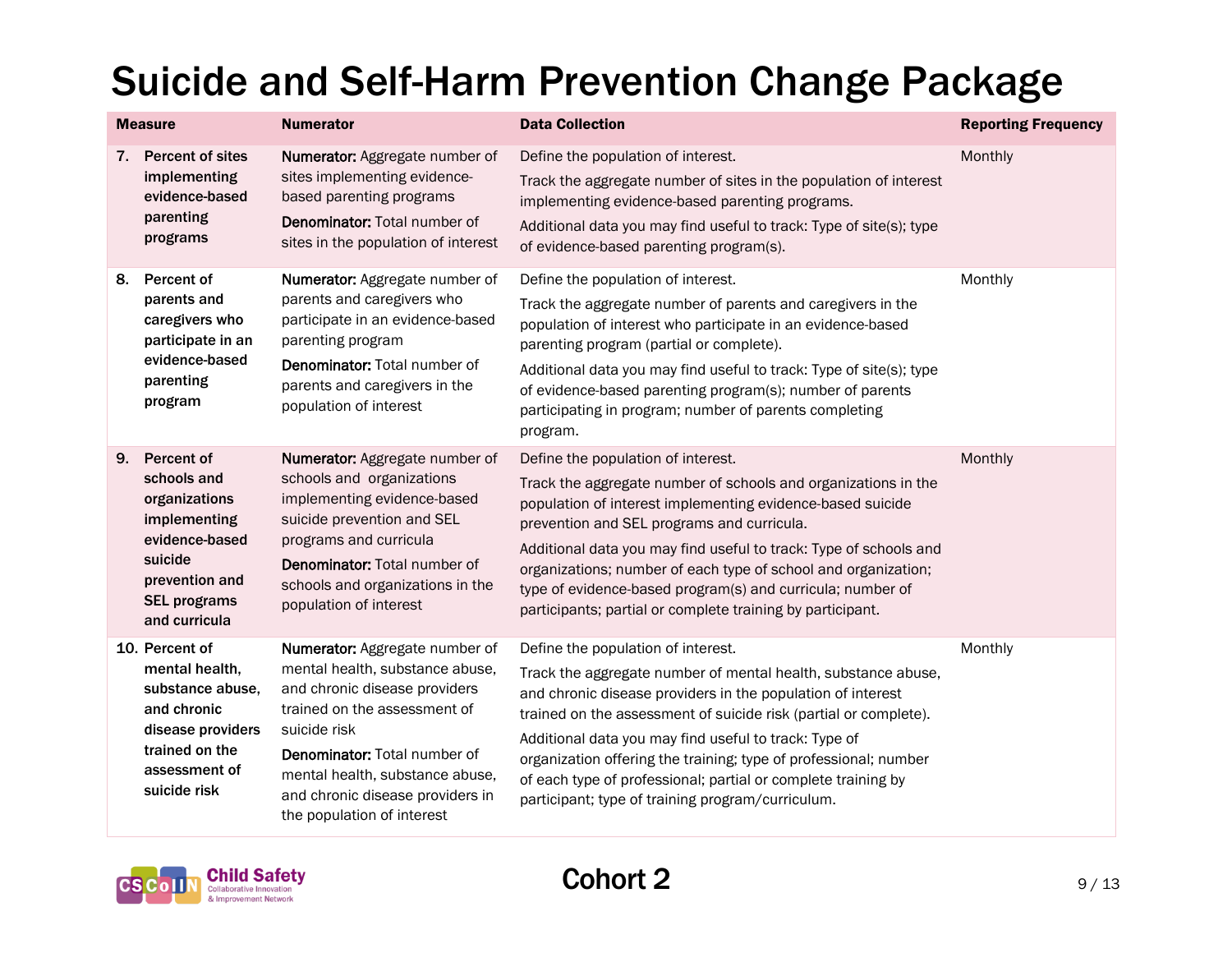| <b>Measure</b>                                                      | <b>Numerator</b>                                                                                                                                                                                                                                                 | <b>Data Collection</b>                                                                                                                                                                                                                                                              | <b>Reporting Frequency</b> |
|---------------------------------------------------------------------|------------------------------------------------------------------------------------------------------------------------------------------------------------------------------------------------------------------------------------------------------------------|-------------------------------------------------------------------------------------------------------------------------------------------------------------------------------------------------------------------------------------------------------------------------------------|----------------------------|
| 11. Percent of<br>professionals<br>trained in<br>identification and | Numerator: Aggregate number of<br>professionals trained in<br>identification and referral of<br>mental health problems and<br>suicide risk<br><b>Denominator: Total number of</b><br>health and social service<br>professionals in the population of<br>interest | Define the population of interest (e.g. pediatricians, family<br>practice physicians, home visitors, community health workers,<br>social workers, etc.).                                                                                                                            | Monthly                    |
| referral of mental<br>health problems<br>and suicide risk           |                                                                                                                                                                                                                                                                  | Track the aggregate number of health and social service<br>professionals in the population of interest trained in<br>identification and referral of mental health problems and suicide<br>risk (partial or complete).                                                               |                            |
|                                                                     |                                                                                                                                                                                                                                                                  | Additional data you may find useful to track: Type of<br>organization offering the training; type of professional; number<br>of each type of professional; partial or complete training by<br>participant; type of training program/curriculum.                                     |                            |
| 12. Number of                                                       | <b>NA</b>                                                                                                                                                                                                                                                        | Define where you are working in your state or jurisdiction.                                                                                                                                                                                                                         |                            |
| organizations that<br>offer training in<br><b>EB</b> treatment      |                                                                                                                                                                                                                                                                  | Track the aggregate number of organizations that offer training<br>in evidence-based treatment modalities for suicide and self-<br>harm.                                                                                                                                            |                            |
| modalities<br>for suicide and                                       |                                                                                                                                                                                                                                                                  | Note: It is recommended to define a goal for this measure.                                                                                                                                                                                                                          |                            |
| self-harm                                                           |                                                                                                                                                                                                                                                                  | Additional data you may find useful to track: Type of<br>organization; type of training(s); number of trainees.                                                                                                                                                                     |                            |
| 13. Percent of                                                      | <b>Numerator:</b> Aggregate number of                                                                                                                                                                                                                            | Define the population of interest.                                                                                                                                                                                                                                                  | Monthly                    |
| children and<br>adolescents                                         | children and adolescents<br>screened for trauma exposure                                                                                                                                                                                                         | Track the aggregate number of children and adolescents in the<br>population of interest screened for trauma exposure.                                                                                                                                                               |                            |
| screened for<br>trauma exposure                                     | <b>Denominator: Total number of</b><br>children and adolescents in the<br>population of interest                                                                                                                                                                 | Additional data you may find useful to track: Number of<br>screened children and adolescents identified as having been<br>exposed to trauma; number of exposed children and<br>adolescents referred to follow up care; number of families of<br>exposed children receiving support. |                            |

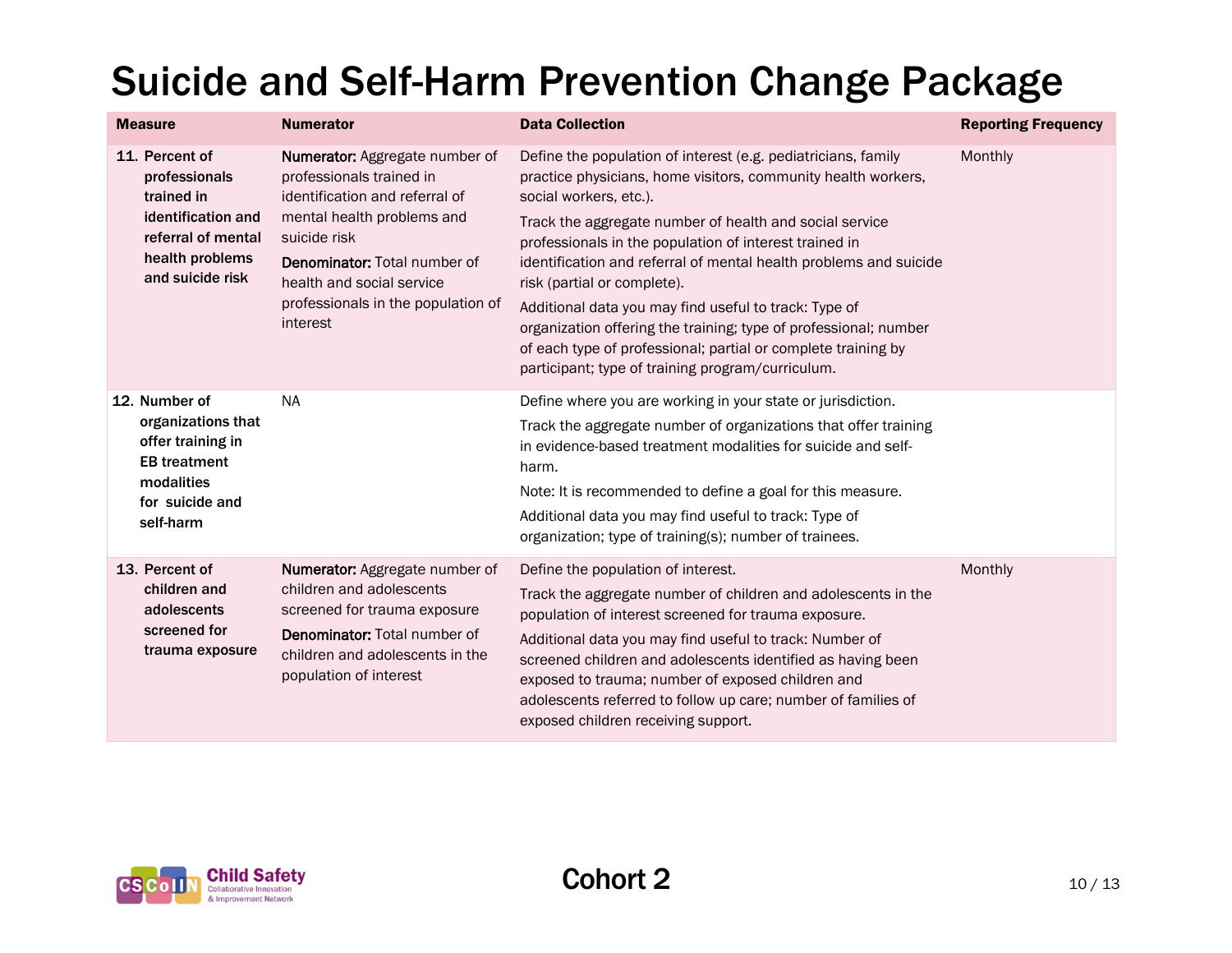| <b>Measure</b>                                                                                                               | <b>Numerator</b>                                                                                                                                                                                                                | <b>Data Collection</b>                                                                                                                                                                                                                                                                                                                                                                                                                                             | <b>Reporting Frequency</b> |
|------------------------------------------------------------------------------------------------------------------------------|---------------------------------------------------------------------------------------------------------------------------------------------------------------------------------------------------------------------------------|--------------------------------------------------------------------------------------------------------------------------------------------------------------------------------------------------------------------------------------------------------------------------------------------------------------------------------------------------------------------------------------------------------------------------------------------------------------------|----------------------------|
| 14. Percent of<br>parents and<br>caregivers<br>receiving<br>information on<br>adverse<br>childhood<br>experiences            | <b>Numerator:</b> Aggregate number of<br>parents and caregivers receiving<br>information on adverse childhood<br>experiences<br><b>Denominator: Total number of</b><br>parents and caregivers in the<br>population of interest  | Define the population of interest.<br>Track the aggregate number of parents and caregivers in the<br>population of interest receiving information on adverse<br>childhood experiences.<br>Additional data you may find useful to track: Type of<br>organization providing information; type of<br>professional/staff/community member, etc. providing<br>information; copy of information provided.                                                                | Monthly                    |
| 15. Percent of<br>providers who are<br>trained in<br>evidence-based<br>clinical<br>evaluation and<br>treatment of<br>suicide | <b>Numerator:</b> Aggregate number of<br>providers who are trained in<br>evidence-based clinical<br>evaluation and treatment of<br>suicide<br><b>Denominator:</b> Total number of<br>providers in the population of<br>interest | Define the population of interest (e.g. type of providers,<br>hospitals, community clinics, school clinics, etc.).<br>Track the aggregate number of providers in the population of<br>interest who are trained in evidence-based clinical evaluation<br>and treatment of suicide.<br>Additional data you may find useful to track: Type of<br>organization providing training; type of providers receiving<br>training; type of evaluation and treatment training. | Monthly                    |

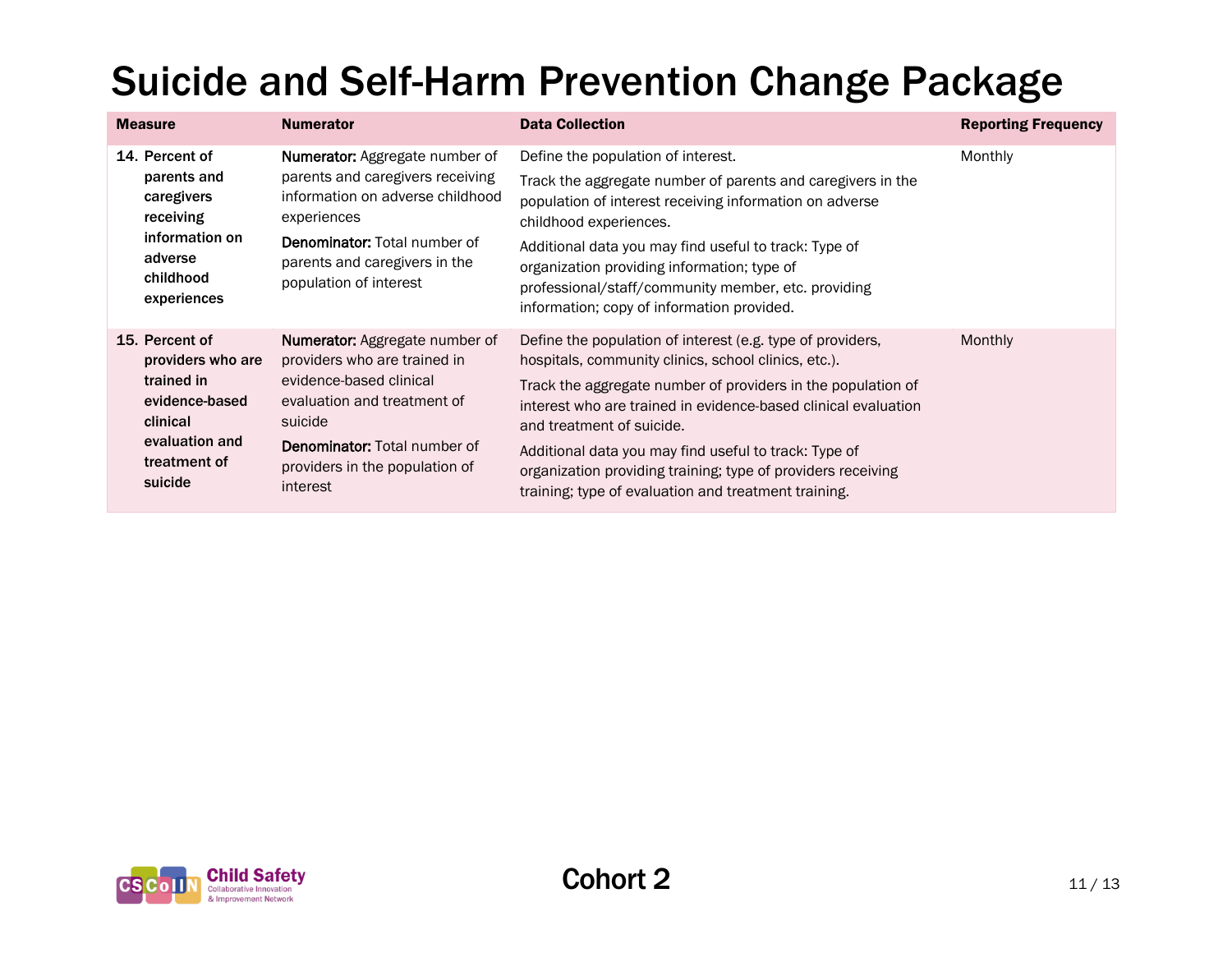#### References and Resources

Butchart, A., Harvey, A.P., & Mian, M. (2006). *Preventing Child Maltreatment: A Guide to Taking Action and Generating Evidence*. World Health Organization (WHO) and International Society for Prevention of Child Abuse and Neglect. Available at: [http://apps.who.int/iris/bitstream/10665/43499/1/9241594365\\_eng.pdf](http://apps.who.int/iris/bitstream/10665/43499/1/9241594365_eng.pdf)

CDC. (2014). Essentials for Childhood Framework: Steps to Create Safe, Stable, and Nurturing Relationships and Environments for all Children. Available at:<http://www.cdc.gov/violenceprevention/childmaltreatment/essentials.html>

CDC. *Strategic Direction for the Prevention of Suicidal Behavior: Promoting Individual, Family, and Community Connectedness to Prevent Suicidal Behavior*. Available at: [http://www.cdc.gov/ViolencePrevention/pdf/Suicide\\_Strategic\\_Direction\\_Full\\_Version-a.pdf](http://www.cdc.gov/ViolencePrevention/pdf/Suicide_Strategic_Direction_Full_Version-a.pdf)

Community Care of North Carolina. *Child & Adolescent Behavioral Health Screening Toolkit*. Available at: <https://www.communitycarenc.org/media/files/bh-adolescent-screening-toolkit.pdf>

Coping and Support Training (CAST). Available at:<https://www.childtrends.org/programs/coping-and-support-training/>

Goldston, D. (2000). *Assessment of Suicidal Behaviors and Risk among Children and Adolescents*. Available at: <http://www.sprc.org/sites/sprc.org/files/library/GoldstonAssessmentSuicidalBehaviorsRiskChildrenAdolescents.pdf>

Good Behavior Game. Available at:<http://legacy.nreppadmin.net/ViewIntervention.aspx?id=201>

Incredible Years. Available at:<http://incredibleyears.com/>

LEADS (Linking Education and Awareness of Depression and Suicide) for Youth Curriculum. Available at: <http://legacy.nreppadmin.net/ViewIntervention.aspx?id=269>

Lifelines Curriculum. Available at:<http://legacy.nreppadmin.net/ViewIntervention.aspx?id=37>

Model Adolescent Suicide Prevention Program. Available at:<http://legacy.nreppadmin.net/ViewIntervention.aspx?id=251>

Program in Education, Afterschool, and Resiliency (PEAR). Available at:<http://www.pearweb.org/>

Positive Behavioral Interventions and Supports (PBIS). Available at:<http://www.pbis.org/>

Substance Abuse and Mental Health Services Administration (SAMHSA). National Registry of Evidence-Based Programs and Practices. Available at: [http://www.nrepp.samhsa.gov/01\\_landing.aspx](http://www.nrepp.samhsa.gov/01_landing.aspx)

SAMHSA. 2012 National Strategy for Suicide Prevention: Goals and Objectives for Action – A Report of the U.S. Surgeon General and of the *National Action Alliance for Suicide Prevention*. Rockville, MD: SAMHSA. Available at: <http://www.surgeongeneral.gov/library/reports/national-strategy-suicide-prevention/full-report.pdf>